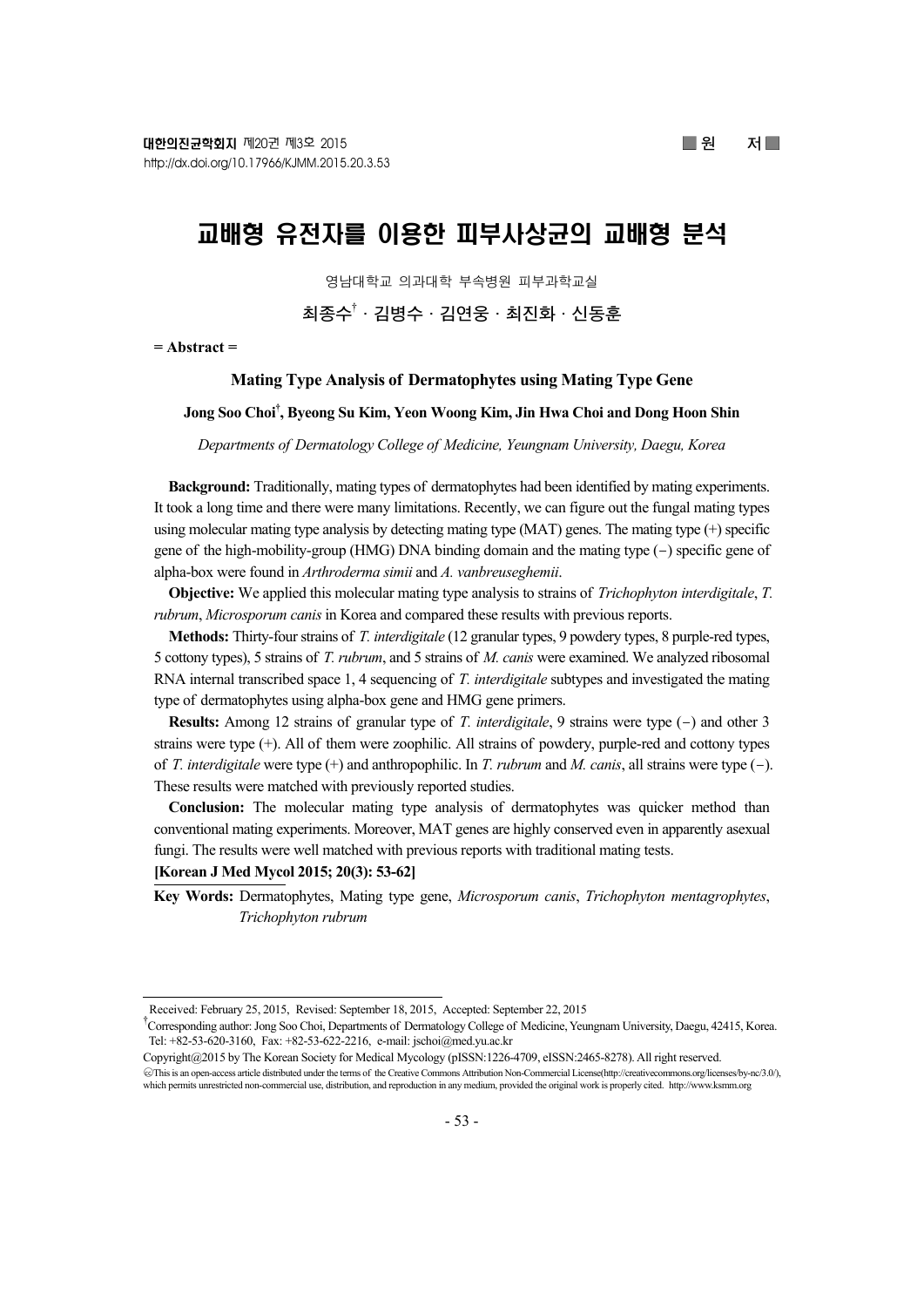# 서 론

피부사상균은 피부와 부속기에 감염을 일으키 는 진균으로 무성세대 (anamorph) 분류는 현미경 으로 관찰하여 대분생자 (macroconidium)의 형 태, 소분생자 (microconidium)의 발생 유무, 형태 및 배열 등에 따라 *Microsporum (M.)*, *Trichophyton (T.)*, *Epidermophyton (E.)*의 3속 (genus)으로 분류한 다. 완전세대 (유성세대, teleomorph)는 *Arthroderma (A.)* 속으로, 생태학적으로는 사람친화성 (anthropophilic), 동물친화성 (zoophilic), 흙친화성 (geophilic) 피부사상균으로 분류한다<sup>1,2</sup>. 전 세계적으 로 42종이 알려져 있고, 대한민국에서는 *M. canis*, *M. ferrugineum*, *M. gypseum*, *M. nanum*, *T. rubrum*, *T. mentagrophytes*, *T. erinacei*, *T. verrucosum*, *T. violaceum*, *T. schoenleinii*, *T. tonsurans*, *E. floccosum* 등 12종이 확인되었다<sup>3,4</sup>.

피부사상균의 완전세대형은 균종의 분류에 중 요하며 교배시험 (mating test)을 이용하였다. 그러 나 이 방법은 표준시험 균주와 4~6주의 배양 기 간이 필요하고 성 능력을 잃어버린 균주는 교배 형을 알 수 없고, *T. rubrum*, *T. interdigitale*와 같이 교배형 배우자를 잃어버린 경우 교배시험이 불가 능하다는 단점이 있다<sup>5</sup>.

최근에는 분자생물학적 방법으로 mating type (MAT) 유전자 분석을 통해 진균의 교배형을 빠르 고 정확하게 알아낼 수 있다. Bubnick과 Smulian<sup>6</sup> 은 Ascomycetes에서 MAT 유전자를 발견하였으 며 (+) 교배형은 MAT1-2의 HMG (High-mobility group) 유전자이고, (-) 교배형은 MAT1-1의 alphabox 유전자였다. Li 등<sup>7</sup> 은 *M. gypseum*, *M. canis*, *T. rubrum*, *T. tonsurans*에서 MAT 유전자를 검출하였 다. Kano 등8-10은 *A. benhamiae*, *A. vanbreuseghemii*, *A. simii*에서 HMG와 alpha-box 유전자를 발견하 였고, *T. interdigitale*의 동물친화성 균주는 (+) 또 는 (-) 교배형, 사람친화성 균주는 (+) 교배형임 을 확인하였으며, *T. rubrum*은 모두 (-) 교배형임 을 밝혔다.

*A. simii*, *A. benhamiae*의 3가지 완전세대형이 있다. *A. vanbreuseghemi*의 불완전세대형은 *T. interdigitale* 이고 사람친화성 (*T. mentagrophytes* var. *interdigitale*) 과 동물친화성이 있다". 한국의 동물과 사람에서 분리되는 *T. mentagrophytes* complex는 대부분 *T. interdigitale*/*A. vanbreuseghemii* (*T. mentagrophytes* var*. interdigitale*)이며 형태적으로 과립형, 분말형, 도실형, 융모형으로 분류할 수 있고<sup>12</sup> 과립형은 동물친화성이며, 분말형, 도실형, 융모형은 사람 친화성으로 알려졌다<sup>5</sup>. Heidemann 등 <sup>13</sup>은 ribosomal RNA (rRNA) internal transcribed spacer (ITS) 1, 5.8S, ITS2 염기서열 분석을 통해 *T. interdigitale*를 type I, II, III\*, III, IV의 5가지 아형으로 분류하였고 type I과 II는 사람친화성, type III\*, III, IV는 동물 친화성으로 구분하였다. Kim<sup>14</sup>은 한국인에서 분리 된 *T. interdigitale*의 형태와 ITS 염기서열을 분석 하여 분말형, 도실형, 융모형은 Heidemann 등의 type II와 동일하며 사람친화성이었고, 과립형은 Granular-a, Granular-b로 세분화하였다. Granular-a 는 Heidemann 등의 type IV와 가까운 동물친화성 이고 Granular-b는 Heidemann 등의 type II와 III\* 의 중간에 위치하며 동물친화성과 사람친화성의 경계에 위치한다고 하였다.

*T. mentagrophytes* complex에는 *A. vanbreuseghemi*,

본 연구에서는 MAT 유전자를 이용한 교배형 분석을 국내 환자로부터 분리된 *T. interdigitale* 아 형, *T. rubrum*, *M. canis* 균주에 적용하여 그 정확 도를 알아보고자 하였다.

#### 재료 및 방법

#### 1. 연구 대상

2011년 1월부터 2013년 12월까지 3년간 대구가 톨릭피부과의원을 방문한 한국인 피부진균증 환 자에서 분리된 *T. interdigitale*, *T. rubrum*, *M. canis* 를 대상으로 하였다. 균주의 수는 *T. interdigitale* 34주 (과립형 12주, 분말형 9주, 도실형 8주, 융모 형 5주), *T. rubrum* 5주, *M. canis* 5주이었다.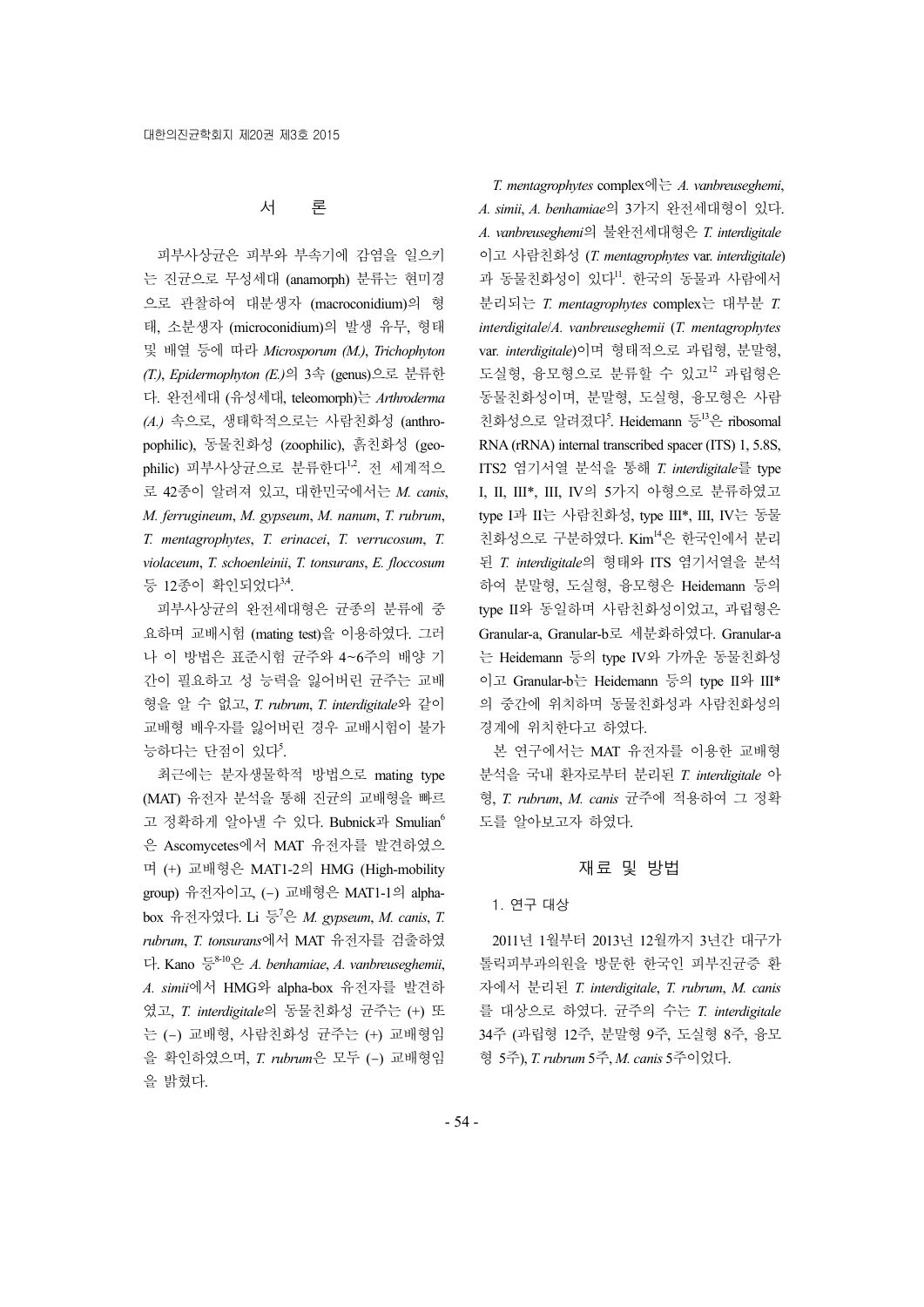#### 2. 배양 및 형태학적 균 동정

Cycloheximide (Sigma, St Louis, MO, USA) 0.5 mg/mL와 chloramphenicol (Sigma, St Louis, MO, USA) 0.05 mg/mL를 첨가한 Sabouraud's dextrose agar (SDA, Becton, Dickinson and Company, NJ, USA) 평판 배지에 접종하여 25℃에서 3주간 배 양하였다.

배양하여 자란 균주의 집락 형태, 성장 속도 및 색깔 등의 육안적 소견과 lactophenol cotton blue로 염색하여 현미경으로 균사, 분생자 및 대 분생자를 관찰하여 균을 동정하였다.

3. DNA 분리

DNA 분리를 위하여 QIAmp DNA Mini Kit (Qiagen, Hilden, Germany)를 사용하였다. SDA에 배양하여 순수 분리한 균 집락을 1.5 mL microcentrifuge tube에 넣고 animal tissue lysis (ATL) buffer 180 μL와 proteinase K 20 μL를 넣고 56℃ 에서 12시간 동안 처리하여 세포벽과 세포막을 분해하였다. 그 후 ATL buffer 200 μL를 넣고 섞 은 후 70℃에서 10분간 가열하였다. 이 후 100% ethanol 200 μL를 넣고 원심분리한 후 상층액을 QIAamp Mini spin column에서 7,150 g로 1분간 원 심분리하였다. AW1 buffer 500 μL와 AW2 buffer 500 μL으로 각각 세척한 후 AE buffer 50 μL으로 녹인 DNA를 -20℃에서 보관하며 실험에 사용하 였다.

4. rRNA ITS 염기서열을 이용한 T. interdigitale 의 동정

1) 시동체 (Primer)

*T. interdigitale*의 rRNA ITS 부위를 증폭하기 위 해 마크로젠 (Seoul, Korea)에서 제작한 범진균 시동체인 primer ITS1 (5'-TCCGTAGGTGAACCT-GCGG-3')과 primer ITS4 (5'-TCCTCCGCTTATTG-ATATGC-3')를 사용하였다<sup>15</sup>.

2) PCR 증폭

DNA polymerase (STD16-R500)와 dNTP, tracking

dye (bromophenol blue), 젤 침강제 등이 섞여 분주 되어 있는 Smart Taq Pre-Mix (Solgent, Daejeon, Korea) 0.2 mL PCR tube에 반응 혼합물 1 μL, smart Buffer 18 μL를 넣고 rRNA ITS 부위를 증폭하기 위하여 primer ITS1 1 μL, primer ITS4 1 μL를 넣어 PCR을 시행하였다. Thermal cycler는 Perkin Elmer 480 (Perkin Elmer, Norwalk, USA)을 사용하였다. 반응조건은 처음에 predenaturation (94℃, 5분) 후, denaturation (94℃, 30초), annealing (58℃, 30초), extension (72℃, 3분)을 30회 반복하였고 마지막에 final extension (72℃, 10분)을 하였다. PCR로 증폭 된 DNA를 ethidium bromide가 첨가된 1% agarose gel에서 전기영동 (Mupid-2 Mini Gel Migration Trough, Cosmo Bio Co., LTD, Tokyo, Japan) 후 자 외선 투과조명기로 관찰하였다.

3) 염기서열 분석

전기영동에서 증폭 산물이 확인된 PCR 산물 을 purification kit (Bioneer, Daejeon, Korea)로 정제 한 후 마크로젠에 의뢰하여 염기서열을 얻었고 GenBank의 BLAST 분석을 통해 분석하였다.

5. MAT 유전자를 이용한 교배형 분석

1) 시동체 (Table 1)

(+) 교배형의 HMG 유전자를 증폭하기 위해 primer TmHMG1S와 primer TmHMG1R을 사용하 였고 (-) 교배형의 alpha-box 유전자를 증폭하기 위해 primer TmMATa1S와 primer TmMATa1R을 사용하였다<sup>9</sup>.

2) PCR 증폭

Smart Taq Pre-Mix (Solgent) 0.2 mL PCR tube에 반응 혼합물 1 μL, smart Buffer 18 μL를 넣고 HMG gene, alpha-box gene 부위를 각각 증폭하기 위하여 primer TmHMG1S와 TmHMG1R 또는 TmMATa1S 와 TmMATa1R을 1 μL씩 두 개의 tube에 각각 넣 어 PCR을 시행하였다. 반응은 94℃에서 5분 전 변성시킨 후, 94℃에서 1분, 55℃에서 1분, 72℃에 서 2분의 조건으로 35회 반복하였고 72℃에서 10분 연장반응 시켰다<sup>9</sup>. 전기영동 후 자외선 투과 조명기로 증폭 산물을 관찰하였다.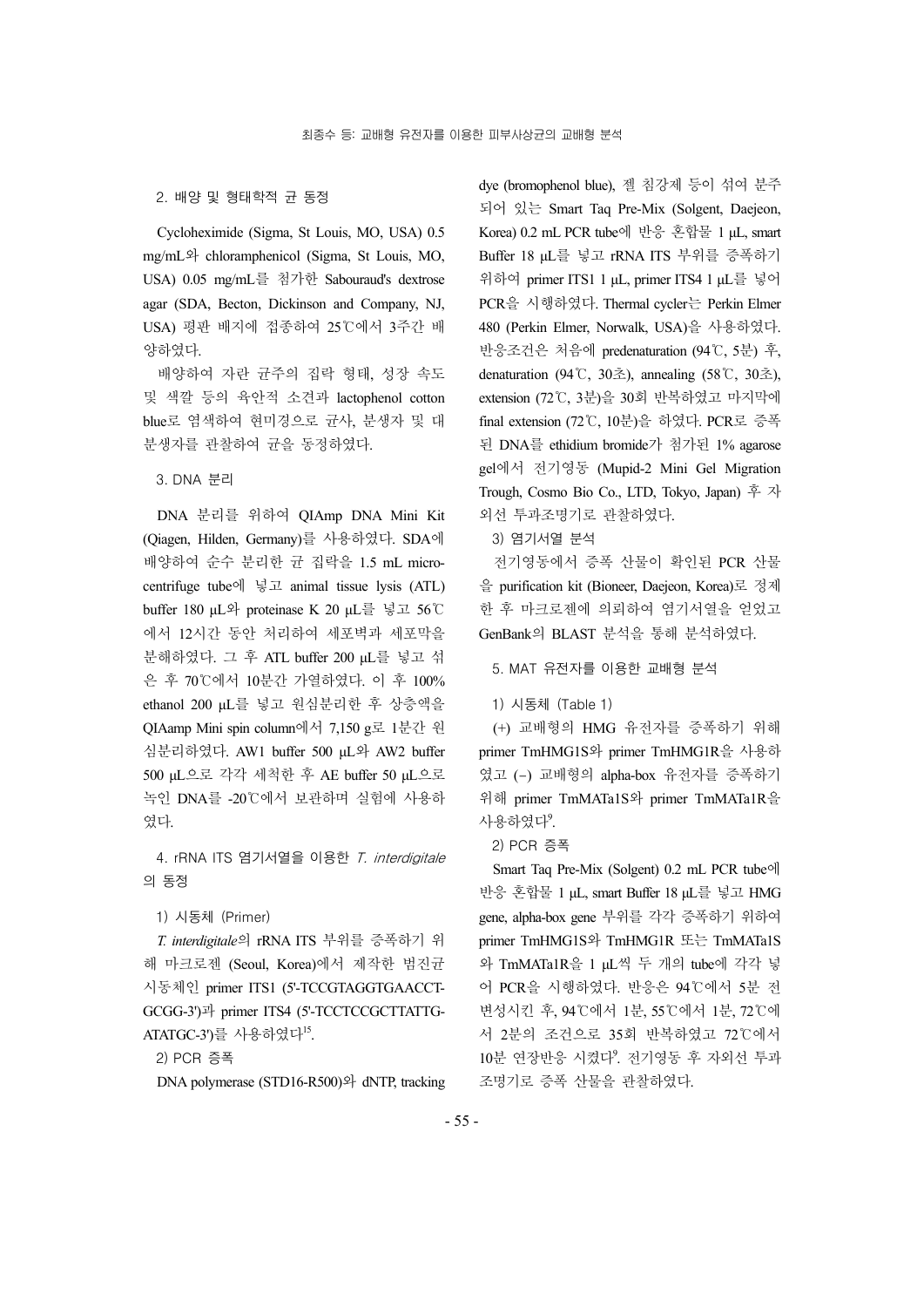|                  | HMG gene             | Alpha-box gene              |
|------------------|----------------------|-----------------------------|
| Forward primer   | TmHMG1S              | TmMATa1S                    |
| Position         | $1-20$               | $1 - 20$                    |
| Sequence         | CCTCTTGATATCTGATAAAC | <b>CTCCCAGCCATCAACAAAAC</b> |
| Reverse primer   | TmHMG1R              | TmMATa1R                    |
| Position         | 505-524              | 452-471                     |
| Sequence         | GTTCACGCTGTCCTCGAATG | AAAGCAATGAAAGAGTTCAA        |
| Size of amplicon | 524bp                | $471$ bp                    |

**Table 1.** Primers used for the PCR amplification of HMG gene and alpha-box gene of dermatophytes

3) 교배형 판독

HMG gene 시동체 (TmHMG1S, TmHMG1R)를 이용하여 524 bp의 DNA 증폭 산물이 확인될 경 우 (+) 교배형, alpha-box gene 시동체 (TmMATa1S, TmMATa1R)를 이용하여 471 bp의 DNA 증폭 산 물이 확인될 경우 (-) 교배형으로 판정하였다 (Fig. 1).

# 결 과

#### 1. T. interdigitale 아형의 교배형

*T. mentagrophytes*의 ITS 염기서열 분석 결과 모 든 균주가 *T. interdigitale* 이었다. 분말형, 도실형, 융모형은 모두 동일한 염기서열을 가지고 있었고, Heidemann 등<sup>13</sup>의 type II와 일치하여 사람친화성 임을 알 수 있었다. 분말형 9주, 도실형 8주, 융 모형 5주는 모두 (+) 교배형이었다 (Table 2).

*T. interdigitale* 과립형은 Granular-a 6주, Granularb 6주였다. 환자의 남녀 비는 Granular-a가 1:2, Granular-b는 2:1이었으며 평균 나이는 각각 42.8 ± 29.9세, 54 ± 17.8세이었다. Granular-a 환자는 병변의 위치가 얼굴 (5명), 다리 (1명) 순으로 많 았고 Granular-b는 팔 2명, 가슴, 발바닥, 목, 얼굴 각각 1명이었다. 병변이 발생한 부위를 부위 1 (팔, 다리, 몸통, 손, 목, 얼굴)과 부위 2 (발, 발톱, 사타구니, 엉덩이)로 구분하였을 때14 Granular-a는 모두 (100%) 부위 1이었고 Granular-b는 5명 (83%)



**Fig. 1.** Result of PCR amplification of dermatophytes using MAT gene primers. Strain A, *T. interdigitale* granular type strain 1, (+) mating type; Strain B, *T. interdigitale* granular type strain  $2$ ,  $(-)$  mating type; A, alpha-box gene (471 bp); H, HMG gene (524 bp); L, 100 bp DNA ladder.

이 부위 1, 1명 (17%)이 부위 2이었다. 과립형 12 주 중 3주는 (+) 교배형, 9주는 (-) 교배형이었다. Granular-a는 (+) 교배형 3주, (-) 교배형 3주이었 으며 Granular-b는 6주 모두 (-) 교배형이었다.

2. T. rubrum의 교배형

*T. rubrum* 5주는 HMG gene (-), Alpha-box gene (+)으로 모든 균주에서 (-) 교배형이었다 (Table 3).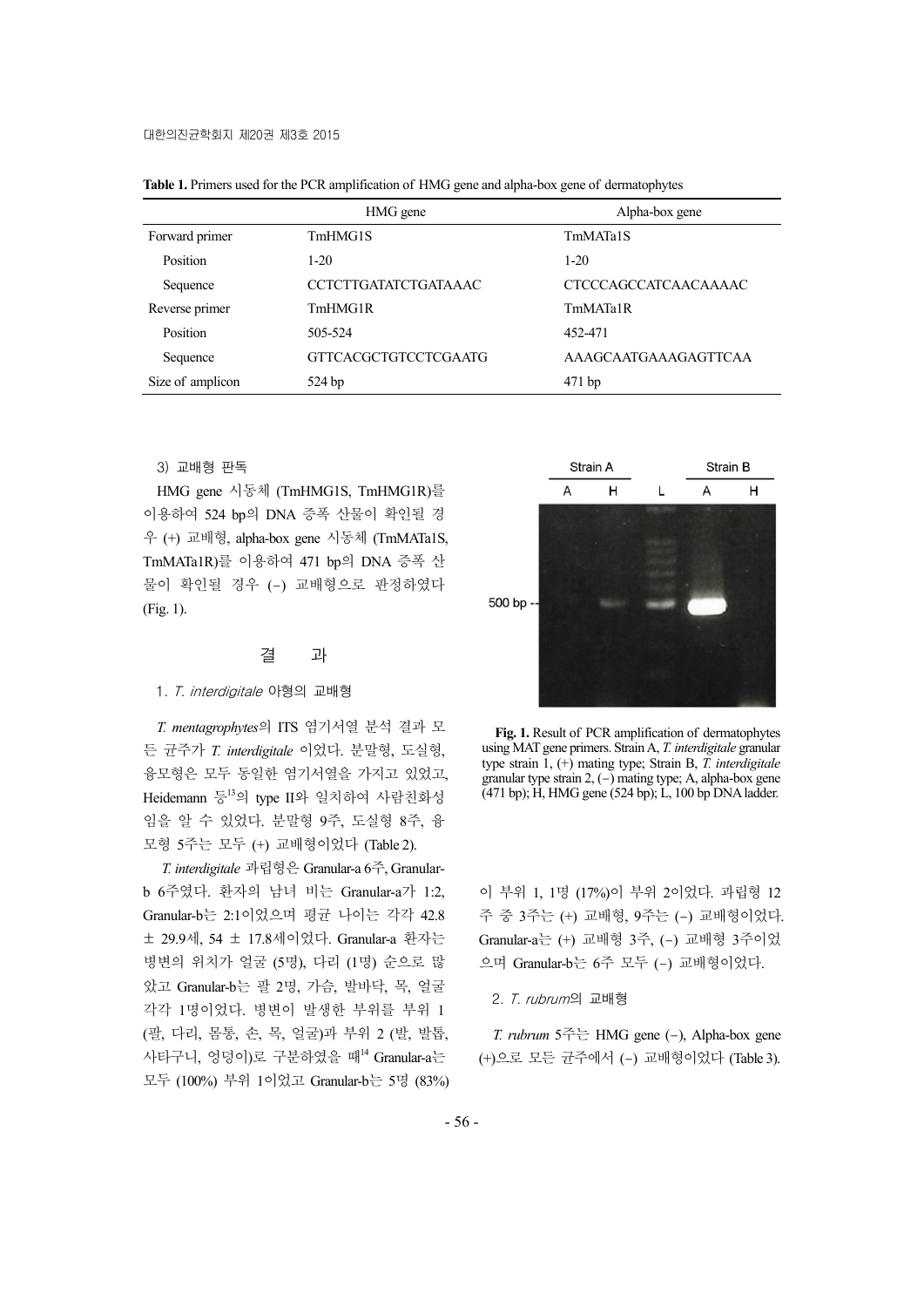| Subtype                  | ITS1                  |                           | Genotype                      | Mating            | Mating genes    |                 |  |  |
|--------------------------|-----------------------|---------------------------|-------------------------------|-------------------|-----------------|-----------------|--|--|
|                          | $\,8\,$               | 103                       |                               | type              | HMG gene        | Alpha-box gene  |  |  |
| Granular type            |                       |                           |                               |                   |                 |                 |  |  |
| $\mathbf{1}$             | $\boldsymbol{\rm{A}}$ | $\mathbf C$               | Zoo <sup>*</sup> , Granular-a | $^{+}$            | $\! + \!\!\!\!$ |                 |  |  |
| $\sqrt{2}$               | $\mathbf{A}$          | $\mathbf C$               | Zoo, Granular-a               |                   |                 | $^{+}$          |  |  |
| $\mathfrak{Z}$           | A                     | $\mathsf{C}$              | Zoo, Granular-a               |                   |                 | $^{+}$          |  |  |
| 4                        | A                     | $\mathbf C$               | Zoo, Granular-a               |                   |                 | $\! + \!\!\!\!$ |  |  |
| 5                        | A                     | $\mathbf C$               | Zoo, Granular-a               | $^{+}$            | $^{+}$          |                 |  |  |
| 6                        | A                     | $\mathbf C$               | Zoo, Granular-a               | $^{+}$            | $^{+}$          |                 |  |  |
| 7                        | A                     | A                         | Zoo, Granular-b               |                   |                 | $^{+}$          |  |  |
| $\,$ 8 $\,$              | A                     | A                         | Zoo, Granular-b               |                   |                 | $^{+}$          |  |  |
| 9                        | A                     | A                         | Zoo, Granular-b               |                   |                 | $\! + \!\!\!\!$ |  |  |
| 10                       | A                     | A                         | Zoo, Granular-b               |                   |                 | $\! + \!\!\!\!$ |  |  |
| 11                       | A                     | A                         | Zoo, Granular-b               |                   |                 | $\! + \!\!\!\!$ |  |  |
| 12                       | A                     | A                         | Zoo, Granular-b               |                   |                 | $\! + \!\!\!\!$ |  |  |
| Powdery type             |                       |                           |                               |                   |                 |                 |  |  |
| $\mathbf{1}$             | ${\bf G}$             | A                         | Anthropophilic                | $\! + \!\!\!\!$   | $\! + \!\!\!\!$ |                 |  |  |
| $\sqrt{2}$               | ${\bf G}$             | A                         | Anthropophilic                | $^{+}$            | $^{+}$          |                 |  |  |
| 3                        | ${\bf G}$             | A                         | Anthropophilic                | $^{+}$            | $\! + \!\!\!\!$ |                 |  |  |
| 4                        | ${\bf G}$             | A                         | Anthropophilic                | $^{+}$            | $+$             |                 |  |  |
| 5                        | ${\bf G}$             | A                         | Anthropophilic                | $\! + \!\!\!\!$   | $^{+}$          |                 |  |  |
| 6                        | ${\bf G}$             | A                         | Anthropophilic                | $\! + \!\!\!\!$   | $^{+}$          |                 |  |  |
| $\boldsymbol{7}$         | ${\bf G}$             | A                         | Anthropophilic                | $\! + \!\!\!\!$   | $\! + \!\!\!\!$ |                 |  |  |
| $\,$ 8 $\,$              | ${\bf G}$             | A                         | Anthropophilic                | $\! + \!\!\!\!$   | $\! + \!\!\!\!$ |                 |  |  |
| 9                        | ${\bf G}$             | A                         | Anthropophilic                | $\! + \!\!\!\!$   | $\! + \!\!\!\!$ |                 |  |  |
| Red purple type          |                       |                           |                               |                   |                 |                 |  |  |
| $\mathbf{1}$             | ${\bf G}$             | A                         | Anthropophilic                | $\! + \!\!\!\!$   | $^{+}$          |                 |  |  |
| $\sqrt{2}$               | ${\bf G}$             | A                         | Anthropophilic                | $\! + \!\!\!\!$   | $\! + \!\!\!\!$ |                 |  |  |
| $\overline{\mathbf{3}}$  | ${\bf G}$             | A                         | Anthropophilic                | $^{+}$            | $\! + \!\!\!\!$ |                 |  |  |
| $\overline{\mathcal{A}}$ | ${\bf G}$             | $\mathbf A$               | Anthropophilic                | $^{+}$            | $\! + \!\!\!\!$ |                 |  |  |
| 5                        | ${\bf G}$             | $\boldsymbol{\mathsf{A}}$ | Anthropophilic                | $^{+}$            | $\! + \!\!\!\!$ |                 |  |  |
| 6                        | ${\bf G}$             | $\mathbf A$               | Anthropophilic                | $\! + \!\!\!\!$   | $\! + \!\!\!\!$ |                 |  |  |
| $\tau$                   | ${\bf G}$             | $\mathbf A$               | Anthropophilic                | $^{+}$            | $\! + \!\!\!\!$ |                 |  |  |
| $\,8\,$                  | ${\bf G}$             | $\mathbf A$               | Anthropophilic                | $\! + \!\!\!\!$   | $\! + \!\!\!\!$ |                 |  |  |
| Cottony type             |                       |                           |                               |                   |                 |                 |  |  |
| $\mathbf{1}$             | ${\bf G}$             | $\mathbf A$               | Anthropophilic                | $\qquad \qquad +$ | $^+$            |                 |  |  |

**Table 2.** Results of mating gene amplification of *T. interdigitale*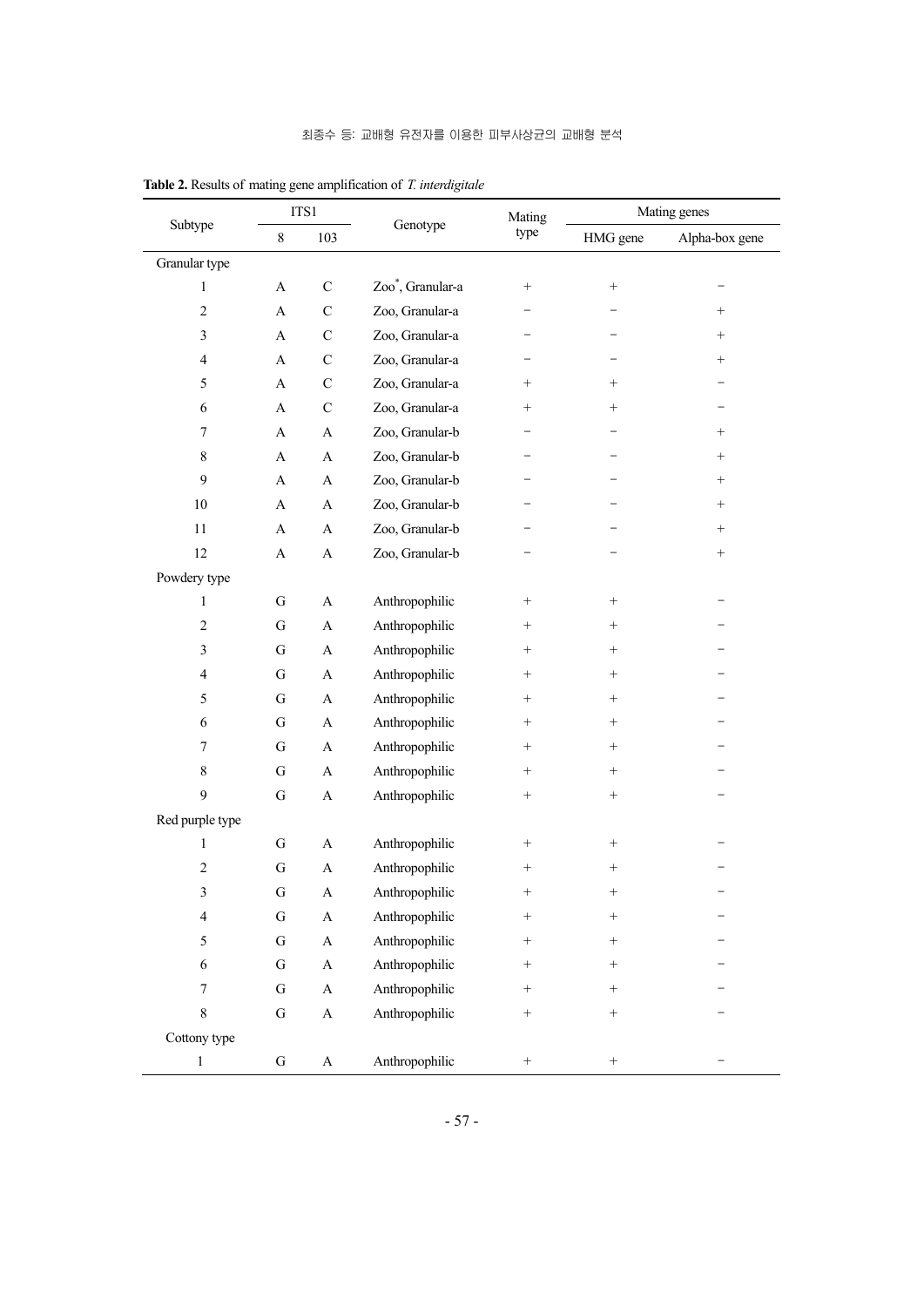|  |  | <b>Table 2. Continued</b> |
|--|--|---------------------------|
|--|--|---------------------------|

|         | ITS1     |          |                | Mating   | Mating genes   |  |  |  |
|---------|----------|----------|----------------|----------|----------------|--|--|--|
| Subtype | 103<br>8 | Genotype | type           | HMG gene | Alpha-box gene |  |  |  |
| 2       | G        | A        | Anthropophilic | +        | $^+$           |  |  |  |
| 3       | G        | A        | Anthropophilic | +        | ÷              |  |  |  |
| 4       | G        | A        | Anthropophilic | +        | $^+$           |  |  |  |
| 5       | G        | A        | Anthropophilic | $^{+}$   | +              |  |  |  |

\*Zoo: zoophilic

3. M. canis의 교배형

*M. canis*  $5 \rightleftharpoons$  HMG gene (-), Alpha-box gene (+) 으로 모든 균주에서 (-) 교배형이었다 (Table 3).

## 고 찰

본 연구에서 사용한 시동체들은 *T. mentagrophytes*의 염기서열을 바탕으로 제작되었다<sup>9</sup> . HMG 유전자와 alpha-box 유전자의 염기서열이 피부사 상균 균종간에 다소 차이가 있으나, 공통부위에 서 시동체를 제작하여 여러 피부사상균에서 사 용이 가능하였다.

Suh와 Kim5 은 *T. mentagrophytes*를 과립형, 분말 형, 융모형으로 분류하여 교배시험을 하였다. 과 립형 240주 중 109주 (45%)가 (+) 교배형, 131주 (55%)가 (-) 교배형이었다. 분말형 66주 중 53주 (80%)가 (+) 교배형, 13주 (20%)가 (-) 교배형이 었다. 융모형은 7주 중 5주 (71%)가 (+) 교배형, 2주 (29%)가 (-) 교배형이었다. Bang과 Lee<sup>16</sup>는 *T. mentagrophytes*를 과립형, 분말형으로 분류하 여 교배시험을 하였으며 과립형 261주 중 42주 (16%)가 (+) 교배형, 219주 (84%)가 (-) 교배형이 었다. 분말형은 218주 중 207주 (95%)가 (+) 교 배형, 11주 (5%)가 (-) 교배형이었다. Kano 등<sup>9</sup>은 *T. interdigitale*를 동물친화성 균주와 사람친화성 균주로 분류하여 MAT 유전자 PCR을 이용해서 교배형을 분석하였고 동물친화성 15주 중 10주 (67%)가 (+) 교배형, 5주 (33%)가 (-) 교배형이었

**Table 3.** Results of mating gene amplification of *T. rubrum* and *M. canis*

| Species   |                | Mating | Mating genes       |                   |  |  |
|-----------|----------------|--------|--------------------|-------------------|--|--|
|           | <b>Strains</b> | type   | <b>HMG</b><br>gene | Alpha-box<br>gene |  |  |
| T. rubrum | 1              |        |                    | $^{+}$            |  |  |
|           | 2              |        |                    | $^+$              |  |  |
|           | 3              |        |                    | $^+$              |  |  |
|           | 4              |        |                    | $^{+}$            |  |  |
|           | 5              |        |                    | $^{+}$            |  |  |
| M. canis  | 1              |        |                    | $^{+}$            |  |  |
|           | 2              |        |                    | $^{+}$            |  |  |
|           | 3              |        |                    | $^{+}$            |  |  |
|           | 4              |        |                    | $^+$              |  |  |
|           | 5              |        |                    |                   |  |  |

다. 사람친화성 72주는 모두 (100%) (+) 교배형으 로 나타났다. 본 연구에서는 과립형 12주 중 (+) 교배형 3주 (25%), (-) 교배형 9주 (75%)이었고, 분말형 9주, 도실형 8주, 융모형 5주 모두 (100%) (+) 교배형으로 나타났다 (Table 4). 국내에서 시행 한 교배시험과 본 연구에서는 동물친화성 균주에 서 (-) 교배형이 더 많은 비율을 차지하였지만 일본에서 시행한 MAT 유전자 검출에서는 (+) 교 배형이 더 많았다<sup>9</sup>. 이는 본 연구에 사용한 균주 중에서 Granular-b형이 많았기 때문으로 생각되며 앞으로 더 많은 균주를 대상으로 실험하여 결과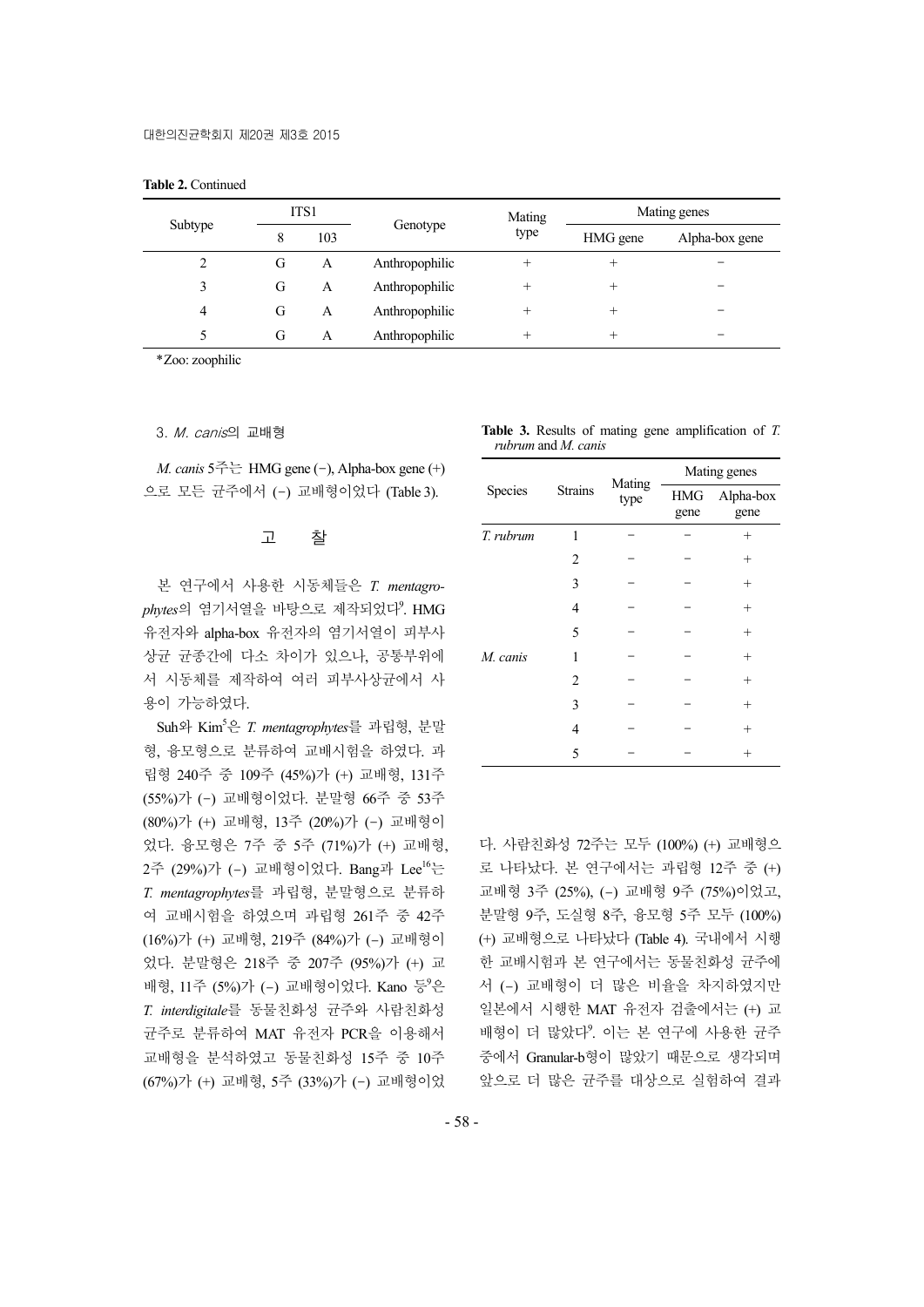|                 | Suh and Kim<br>(1984) |                          | Bang and Lee<br>(1994) |                          |                | Kano et al <sup>#</sup><br>(2012) | This study <sup>#</sup> |                            |  |
|-----------------|-----------------------|--------------------------|------------------------|--------------------------|----------------|-----------------------------------|-------------------------|----------------------------|--|
| <b>Subtypes</b> |                       | Mating test<br>$(n=313)$ |                        | Mating test<br>$(n=479)$ |                | <b>MAT PCR</b><br>$(n=87)$        |                         | <b>MAT PCR</b><br>$(n=34)$ |  |
|                 | $(+)^{*}$             | $(-)$                    | $^{(+)}$               | $(-)$                    | $^{(+)}$       | $(-)$                             | $^{(+)}$                | $(-)$                      |  |
| Zoophilic       |                       |                          |                        |                          |                |                                   |                         |                            |  |
| Granular type   | 109                   | 131                      | 42                     | 219                      | $10^{\dagger}$ | $5^{\dagger}$                     | 3                       | 9                          |  |
| Anthropophilic  |                       |                          |                        |                          |                |                                   |                         |                            |  |
| Powdery type    | 53                    | 13                       | 207                    | 11                       | $72^{1}$       | $0^{\ddagger}$                    | 9                       | $\theta$                   |  |
| Red purple type |                       |                          |                        |                          |                |                                   | 8                       | $\boldsymbol{0}$           |  |
| Cottony type    | 5                     | 2                        |                        |                          |                |                                   | 5                       | $\boldsymbol{0}$           |  |

**Table 4.** Results of mating test or mating type analysis using PCR with *T. mentagrophytes* in literature and this study

MAT: mating type genes

\*(+): (+) mating type; (-): (-) mating type, †zoophilic, ‡anthropophilic

#*T. interdigitale* confirmed with ITS sequencing

를 비교하여야 한다. 사람친화성 *T. mentagrophytes* 는 분말형, 도실형, 융모형이 속하고, 모두 (+) 교 배형이며 (-) 교배형은 알려져 있지 않으며, 동물 친화성 *T. mentagrophytes*에는 과립형이 속하며 (+) 교배형 또는 (-) 교배형이다9,14. 본 연구에서 분말 형, 도실형, 융모형이 모두 (+) 교배형이고, 과립 형은 (-) 교배형이 많은 것도 각각 사람친화성, 동물친화성임을 의미한다. Georg1는 *T. mentagrophytes*의 과립형과 분말형이 상호 변환할 수 있 고, 두 아형은 동일한 균종이라고 하였다. 그러나 과립형이 pleomorphism으로 인하여 분말형으로 변하더라도 ITS 염기서열은 변하지 않는다. 따라 서 전통적 교배시험에서 분말형, 도실형, 융모형 균주가 (-) 교배형이 나온 것은, 과립형이 분말형, 융모형으로 변했을 가능성이 있다.

사람에서 검출된 *T. mentagrophytes*의 HMG 유 전자는 *A. vanbreuseghemii* (+) 교배형의 HMG 유 전자와 100% 일치하였다<sup>9</sup> . 따라서 사람친화성 *T. mentagrophytes* (*T. interdigitale*)는 *A. vanbreuseghemii* (+) 교배형으로부터 유래하였고, 진화과정에서 교 배능력과 교배 배우자를 잃어버렸을 것으로 추정 하였다.

Heidemann 등<sup>13</sup>은 *T. interdigitale*의 ITS 염기서 열 분석을 통해 5가지 아형으로 분류하였으며 염 기서열 8번과 103번이 각각 G와 A인 TI type I, II 는 사람친화성, A와 C인 TI type III\*, III, IV는 동 물친화성이라 하였다. Kim14은 *T. mentagrophytes* 의 분말형, 도실형, 융모형의 ITS 염기서열을 분 석하여 형태와 상관없이 염기서열이 동일하였으 며, Heidemann 등<sup>13</sup>의 TI type II (*T. interdigitale* type II, GenBank accession number AF506036)와 100% 일치하였고 모두 사람친화성이었다고 보고하였 다. 과립형 중 Granular-a는 ITS 염기서열 8번과 103번이 각각 A와 C로 동물친화성임을 밝혀내었 다. Granular-b는 각각 A와 A로 사람친화성과 동 물친화성의 중간이라고 하였다 (Table 5). 본 연 구에서 Granular-b는 팔, 다리, 몸통, 손, 목, 얼굴 에서만 분리되었으며, MAT 유전자 분석 결과 6주 모두 (-) 교배형이었다. 따라서 Granular-b형 은 사람친화성은 아니며 동물친화성일 것이라 추 측할 수 있었다. 하지만 균주수가 적으므로 추가 적인 연구가 필요하다.

Weitzman과 Padhye17는 *M. canis* 198균주에서 교 배시험을 하였으며 모두 (-) 교배형이었다. Suh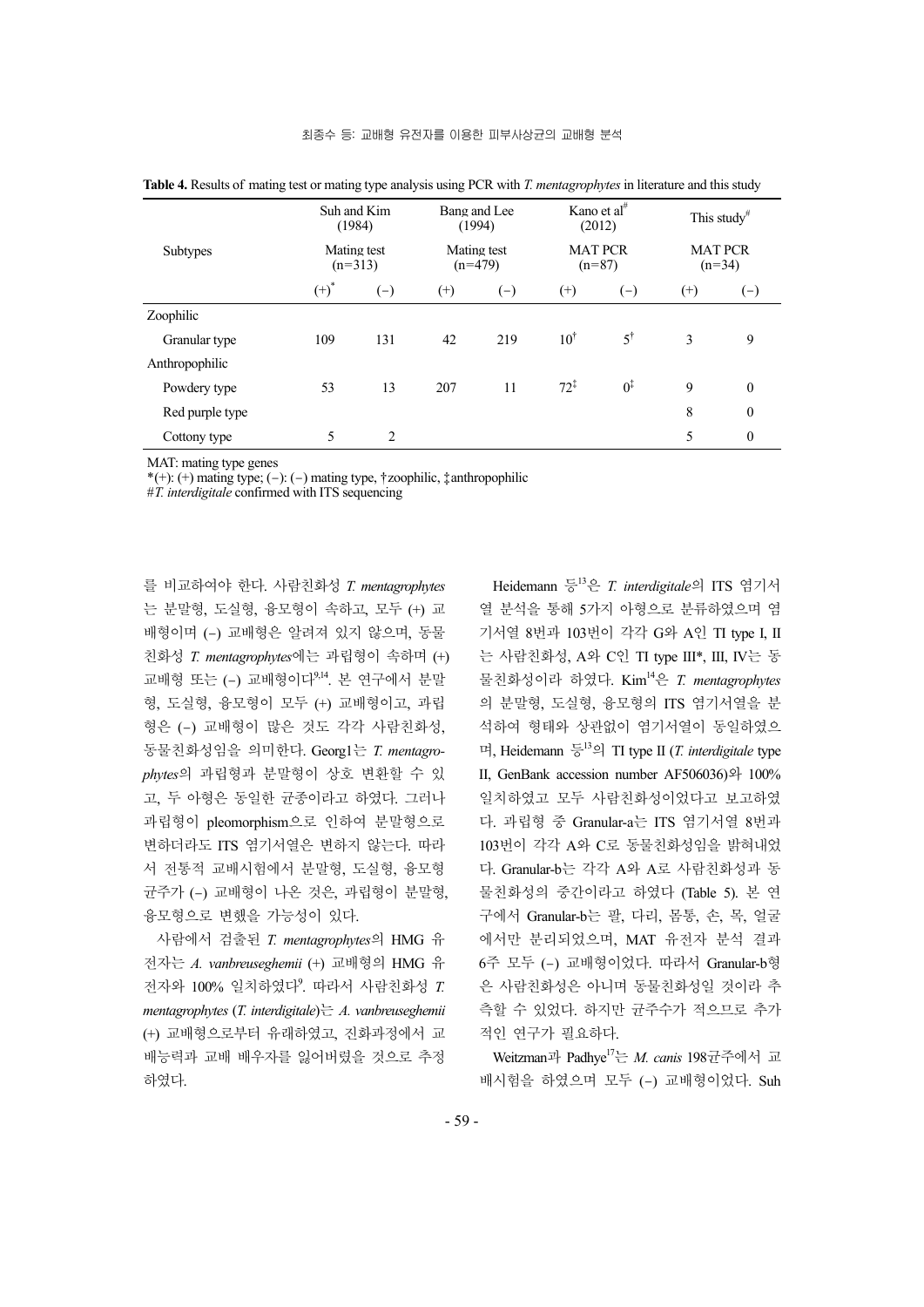|                   |              |               |              | ITS1          |               |                |     | 5.8S |               | ITS2         |               |                                       |
|-------------------|--------------|---------------|--------------|---------------|---------------|----------------|-----|------|---------------|--------------|---------------|---------------------------------------|
| Type              | 8            | 22            | 103          | 135           | 144           | 172            | 213 | 400  | 456           | 479          | 545           | Host                                  |
| Powdery           | G            | G             | $\mathbf{A}$ | $\mathcal{C}$ | $\mathcal{C}$ | $\mathbf{A}$   |     |      | C             | G            | $\mathcal{C}$ | Anth <sup><math>\uparrow</math></sup> |
| Cottony           | G            | G             | $\mathbf{A}$ | $\mathcal{C}$ | $\mathcal{C}$ | A              |     |      | $\mathcal{C}$ | G            | $\mathcal{C}$ | Anth                                  |
| Red purple        | G            | G             | $\mathbf{A}$ | $\mathcal{C}$ | $\mathcal{C}$ | A              |     |      | $\mathcal{C}$ | G            | $\mathcal{C}$ | Anth                                  |
| TI type I         | G            | G             | $\mathbf{A}$ | $\mathcal{C}$ | $\mathcal{C}$ | $\mathbf{A}$   |     | G    | $\mathcal{C}$ | G            | $\mathcal{C}$ | Anth                                  |
| TI type II        | G            | G             | $\mathbf{A}$ | $\mathcal{C}$ | $\mathcal{C}$ | $\mathbf{A}$   |     |      | $\mathcal{C}$ | G            | $\mathcal{C}$ | Anth                                  |
| Granular-b        | $\mathbf{A}$ | G             | $\mathbf{A}$ | $\mathcal{C}$ | $\mathcal{C}$ | $\overline{A}$ |     |      | $\mathcal{C}$ | G            | $\mathcal{C}$ | $Zoo^{\ddagger}$                      |
| $TI$ type $III^*$ | $\mathbf{A}$ | G             | $\mathbf C$  | $\mathcal{C}$ | $\mathcal{C}$ | A              |     |      | $\mathcal{C}$ | G            | $\mathcal{C}$ | Zoo                                   |
| TI type III       | A            | G             | $\mathbf C$  | $\mathcal{C}$ | T             | $\overline{A}$ |     |      | T             | G            | T             | Zoo                                   |
| Granular-a        | $\mathbf{A}$ | G             | $\mathbf C$  | T             | $\mathcal{C}$ | $\mathcal{C}$  |     |      | C             | $\mathbf{A}$ | $\mathcal{C}$ | Zoo                                   |
| TI type IV        | A            | $\mathcal{C}$ | $\mathbf C$  | T             | C             | $\mathcal{C}$  | A   |      | C             | G            | $\mathcal{C}$ | Zoo                                   |

**Table 5.** Signature polymorphism of *T. interdigitale*

†Anth: anthropophilic; ‡Zoo: zoophilic

등<sup>18</sup>은 *M. canis* 134주를 대상으로 교배시험을 하 였으며 112주 (84%)에서 (-) 교배형, 22주 (16%) 는 반응하지 않았고, (+) 교배형은 없었다. 본 연 구에서도 *M. canis* 5주 모두 (-) 교배형이었다.

Ranganathan 등<sup>19</sup>의 *T. rubrum* 교배시험에서 25 개 균주 모두 (-) 교배형이었다. Kano 등 이 일 본에서 분리된 *T. rubrum* 216주에서 MAT 유전자 PCR을 시행하였으며 모든 균주에서 alpha-box 유 전자 양성, 즉 (-) 교배형이었다. 본 연구에서도 *T. rubrum* 5주 모두 (-) 교배형이었다.

본 연구에서는 MAT 유전자를 이용하여 *T. interdigitale*, *M. canis*, *T. rubrum*의 교배형 분석을 시행하였고, 교배시험을 이용한 기존의 보고와 일 치함을 알 수 있었다. 동일한 균주를 이용하여 MAT 유전자 분석과 교배시험을 동시에 시행하 여 그 결과를 직접 비교하지 못한 점과 개체수가 적어 통계적 유의성을 비교하지 못한 점 등이 제 한점으로 생각된다.

MAT 유전자 분석은 교배시험과 비교하여 짧 은 시간에 시행할 수 있었으며 진화 과정에서 교 배 능력이나 교배 배우자를 잃어버린 경우를 포

함한 모든 균주에서 교배형을 알아낼 수 있었다. 따라서 향후 계통발생학적 연구 또는 유성세대 연구에서 기존의 교배시험을 대체하여 MAT 유 전자 분석이 유용하게 사용될 수 있을 것이다.

## 결 론

피부사상균의 교배형을 알기 위해 교배시험이 널리 사용되어 왔다. 이 방법은 시간이 많이 걸 리는 등 많은 제한점이 있었다. 최근에는 분자생 물학적인 방법으로 MAT 유전자를 검출하여 진균 의 교배형을 알아낼 수 있다. (+) 교배형은 HMG 유전자, (-) 교배형은 alpha-box 유전자를 각각 검 출할 수 있다. 본 연구에서는 MAT 유전자를 이 용한 교배형 분석을 국내의 *T. interdigitale* 아형, *T. rubrum*, *M. canis* 균주에 적용하여 교배시험을 이용한 결과와 비교하였다. 2011년 1월부터 2013 년 12월까지 대구가톨릭피부과의원을 방문한 한 국인 피부진균증 환자에서 분리된 *T. interdigitale* 34주 (과립형 12주, 분말형 9주, 도실형 8주, 융모 형 5주), *T. rubrum* 5주, *M. canis* 5주를 대상으로 하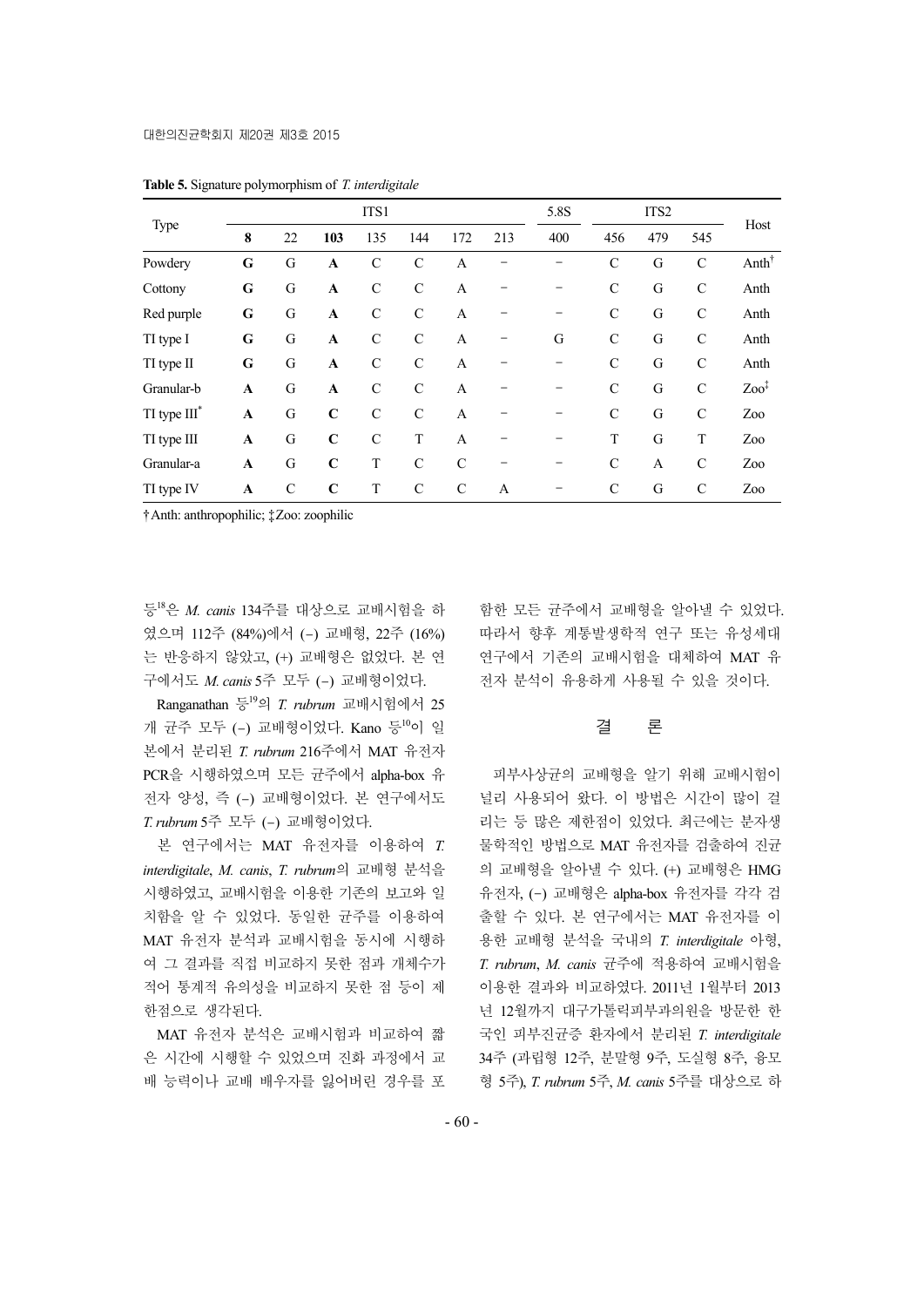였다. PCR을 이용하여 *T. interdigitale*의 ribosomal RNA internal transcribed space 염기서열 분석을 하 였고 HMG 유전자 시동체와 alpha-box 유전자 시 동체를 이용하여 모든 균주의 MAT 유전자 증폭 산물을 확인하였다. *T. interdigitale* 과립형 12주 중 3주는 (+) 교배형, 9주는 (-) 교배형이었으며 모두 동물친화성이었다. *T. interdigitale* 분말형, 도실형, 융모형은 사람친화성이며 모두 (+) 교배형이었다. *T. rubrum*과 *M. canis*는 모두 (-) 교배형이었다. 이들은 모두 문헌에 보고된 교배시험의 결과와 일치하였다. 분자생물학적 방법을 이용한 피부사 상균 교배형 분석은 짧은 시간에 시행할 수 있었 고 모든 균주에서 결과를 알 수 있었으며, 기존 에 보고된 교배시험 결과와 일치하였다.

#### **Conflict of interest**

The authors declare that there are no conflicts of interest.

### **REFERENCES**

- 1. Georg LK. The relationship between the downy and granular forms of *Trichophyton mentagrophytes*. J Invest Dermatol 1954;23:123-141
- 2. Ajello L. Present day concepts of the dermatophytes. Mycopathologia 1962;17:315-324
- 3. Kim KH. Changing patterns of dermatophytosis and its causative agents according to social and economic developments in Korea. Korean J Med Mycol 2006; 11:1-12
- 4. Rhee DY, Kim MS, Chang SE, Lee MW, Choi JH, Moon KC, et al. A case of tinea manuum caused by *Trichophyton mentagrophytes* var. *erinacei*: the first isolation in Korea. Mycoses 2009;52:287-290
- 5. Suh SB, Kim SW. Perfect state of *Trichophyton mentagrophytes* and their related infections. Korean J Dermatol 1984;22:610-618
- 6. Bubnick M, Smulian AG. The MAT1 locus of *Histoplasma capsulatum* is responsive in a mating typespecific manner. Eukaryot Cell 2007;6:616-621
- 7. Li W, Metin B, White TC, Heitman J. Organization and evolutionary trajectory of the mating type (MAT) locus in dermatophyte and dimorphic fungal pathogens. Eukaryot Cell 2010;9:46-58
- 8. Kano R, Yamada T, Makimura K, Kawasaki M, Mochizuki T, Kamata H, et al. *Arthroderma benhamiae* (the teleomorph of *Trichophyton mentagrophytes*) mating type-specific genes. Mycopathologia 2011;171:333-337
- 9. Kano R, Kawasaki M, Mochizuki T, Hiruma M, Hasegawa A. Mating genes of the *Trichophyton mentagrophytes* complex. Mycopathologia 2012;173: 103-112
- 10. Kano R, Isizuka M, Hiruma M, Mochizuki T, Kamata H, Hasegawa A. Mating type gene (MAT1-1) in Japanese isolates of *Trichophyton rubrum*. Mycopathologia 2013;175:171-173
- 11. Nenoff P, Herrmann J, Graser Y. *Trichophyton mentagrophytes sive interdigitale*? A dermatophyte in the course of time. J Dtsch Dermatol Ges 2007;5:198 -202
- 12. Kim KH, Moon BC, Choi JS. Subtypes and mycologic characteristics of *Trichophyton* genus isolated in Taegu Korea. Korean J Med Mycol 1997;2:129-143
- 13. Heidemann S, Monod M, Graser Y. Signature polymorphisms in the internal transcribed spacer region relevant for the differentiation of zoophilic and anthropophilic strains of *Trichophyton interdigitale* and other species of *T. mentagrophytes* sensu lato. Br J Dermatol 2010;162:282-295
- 14. Kim WJ. Classification and typing of *Trichophyton mentagrophytes* isolated from Korean. Department of dermatology, graduate school, Yeungnam university 2012:1-27
- 15. White TJ, Bruns T, Lee S, Taylor JW. Amplification and direct sequencing of fungal ribosomal RNA genes for phylogenetics. In: Innis MA, Gelfand DH, Sninsky JJ, White TJ, 'editors'. PCR protocols: a guide to mehods and applications. New York, N.Y: Academic Press, Inc., 1990:315-322
- 16. Bang YJ, Lee KS. Mating type and its mycological